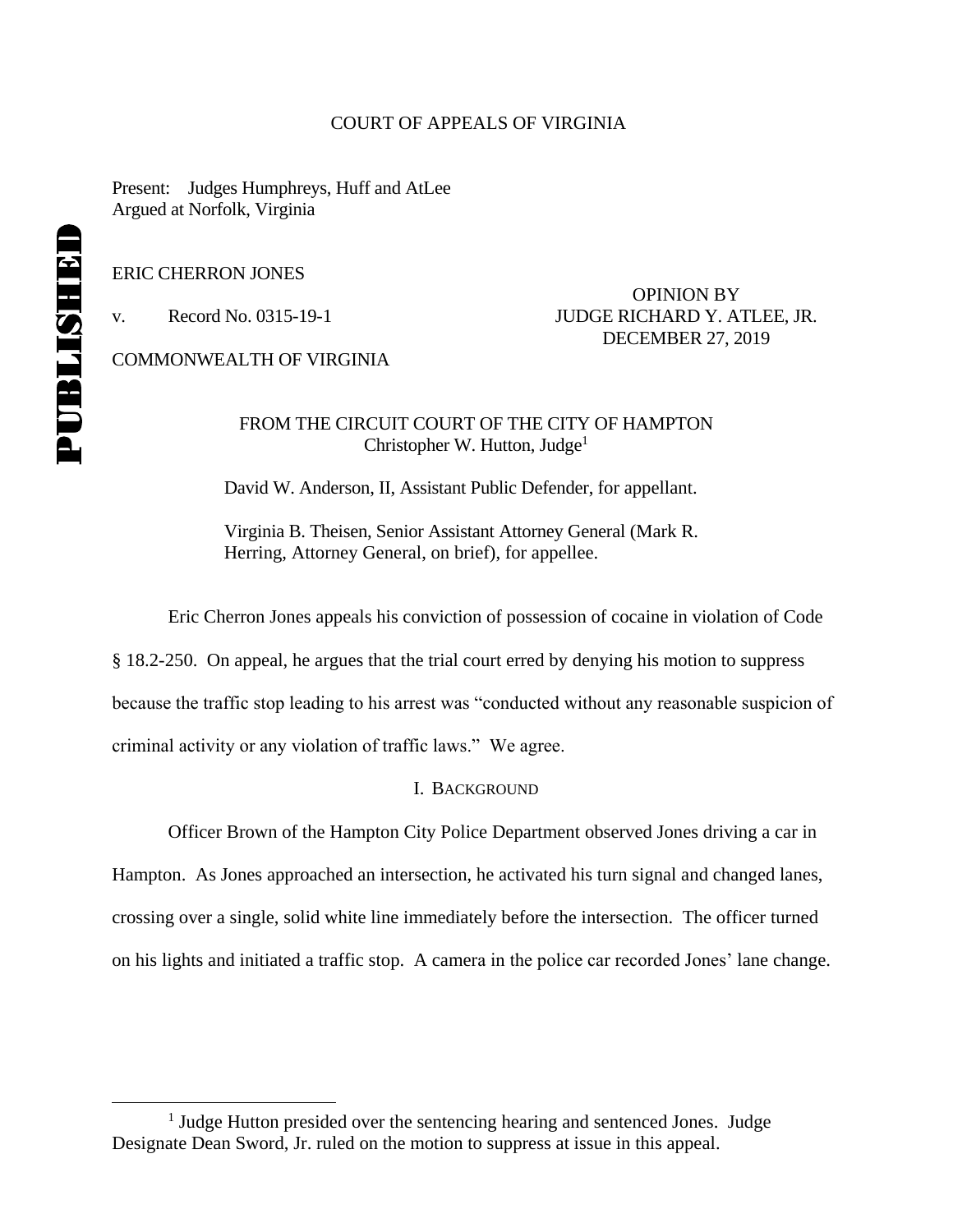When the officer approached the car, he observed marijuana in plain view inside the car. He then searched Jones and discovered cocaine in Jones' pocket. Jones was indicted for possession of cocaine.

Before his trial, Jones moved to suppress the cocaine, arguing that crossing the single, solid white line immediately before the intersection was not a violation of the law and thus the initial traffic stop was not legal under the Fourth Amendment. Because the lane change did not violate the law, Jones argued that the officer did not have reasonable suspicion to stop him, and therefore, the traffic stop violated the Fourth Amendment and the evidence should be suppressed.

The trial court held a hearing on the motion. The officer who pulled Jones over, Officer Brown, was a twelve-year veteran of the police force. He testified that, because of his training, he believed that crossing a single, solid white line immediately before an intersection was a traffic violation. The Commonwealth acknowledged that it was not, but it argued that the mistake was a reasonable mistake of law under Heien v. North Carolina, 574 U.S. 54 (2014), and that suppression was not required.

The trial court found that "it's pretty clear that [crossing the solid white line] is not a violation." Nonetheless, the trial court determined that the issue was whether the exclusionary rule applied. It concluded that, under the existing Supreme Court case law, it did not. Therefore, the trial court denied the motion to suppress.

The trial court held a second hearing after Jones filed a motion to reconsider. Jones argued in his motion that under Heien v. North Carolina, the question is whether the mistake of law was reasonable and submitted that the officer's mistake here was not because there was no statutory ambiguity that would justify such a mistake. The trial court ruled that it would not change its mind or revisit its original ruling.

- 2 -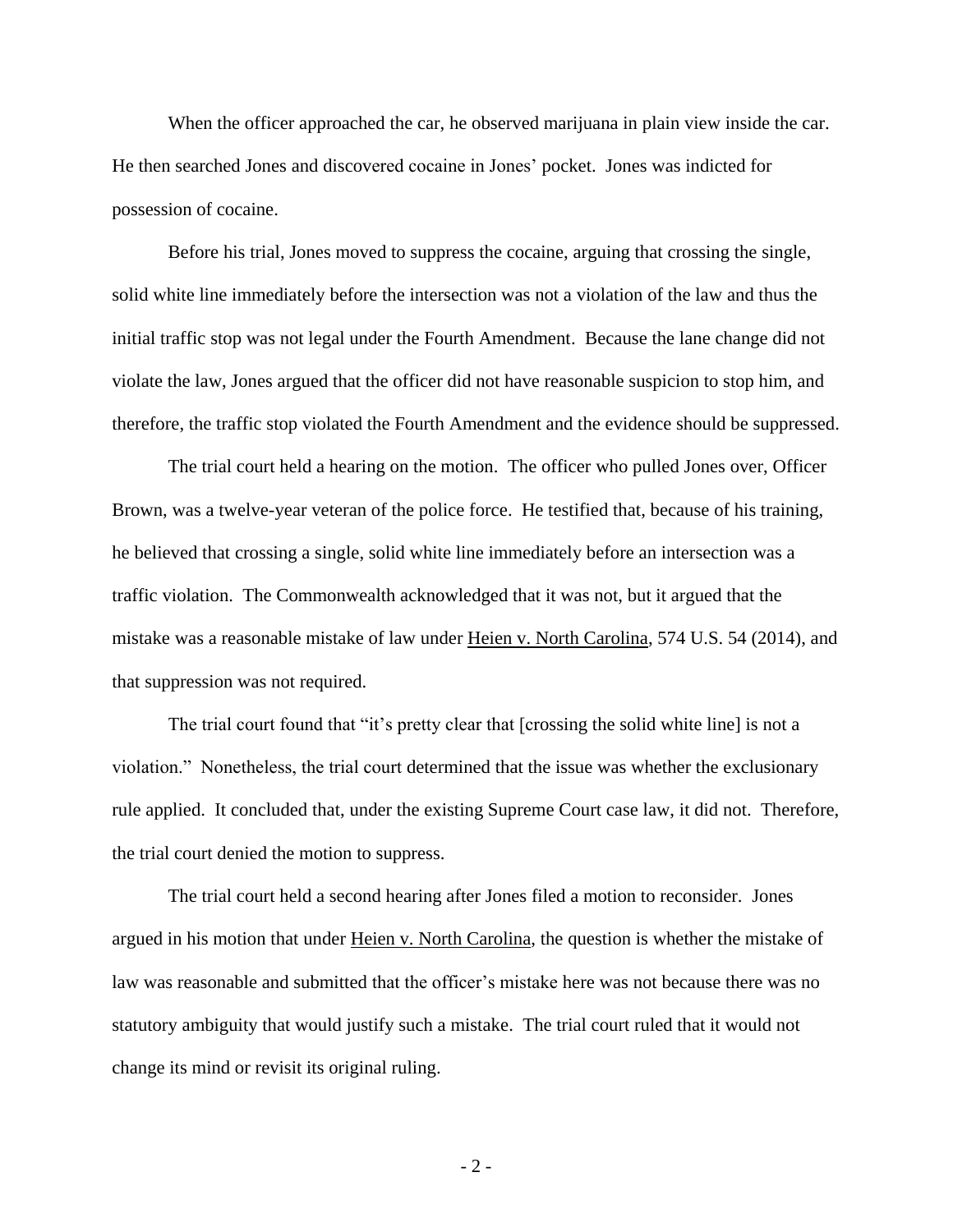Jones then entered a conditional guilty plea, which allowed him to appeal the denial of the motion to suppress. The trial court sentenced Jones to a term of five years with three years suspended. Jones now appeals to this Court.

## II. ANALYSIS

Jones argues that the trial court erred in denying his motion to suppress because the traffic stop was not supported by reasonable suspicion. We agree.

## *A. Reasonable Mistake of Law under Heien v. North Carolina*

"On appeal of the denial of a motion to suppress, we view the evidence in the light most favorable to the Commonwealth." Carlson v. Commonwealth, 69 Va. App. 749, 757 (2019) (quoting McCracken v. Commonwealth, 39 Va. App. 254, 258 (2002)). "We give deference to the trial court's factual findings and review *de novo* the application of law to those facts." Id. at 758.

The Fourth Amendment protects individuals against unreasonable searches and seizures. U.S. Const. amend. IV. A traffic stop is a "'seizure' of the occupants of the vehicle and therefore must be conducted in accordance with the Fourth Amendment." Heien, 574 U.S. at 60. To justify the traffic stop, an officer must have reasonable suspicion that the person stopped committed a crime or traffic violation. McCain v. Commonwealth, 275 Va. 546, 553 (2008).

"[T]he ultimate touchstone of the Fourth Amendment is 'reasonableness."" <u>Kentucky v.</u> King, 563 U.S. 452, 459 (2011) (quoting Brigham City v. Stuart, 547 U.S. 398, 403 (2006)). "To be reasonable is not to be perfect, and so the Fourth Amendment allows for some mistakes on the part of government officials, giving them 'fair leeway for enforcing the law in the community's protection." Heien, 574 U.S. at 60-61 (quoting Brinegar v. United States, 338 U.S. 160, 176 (1949)).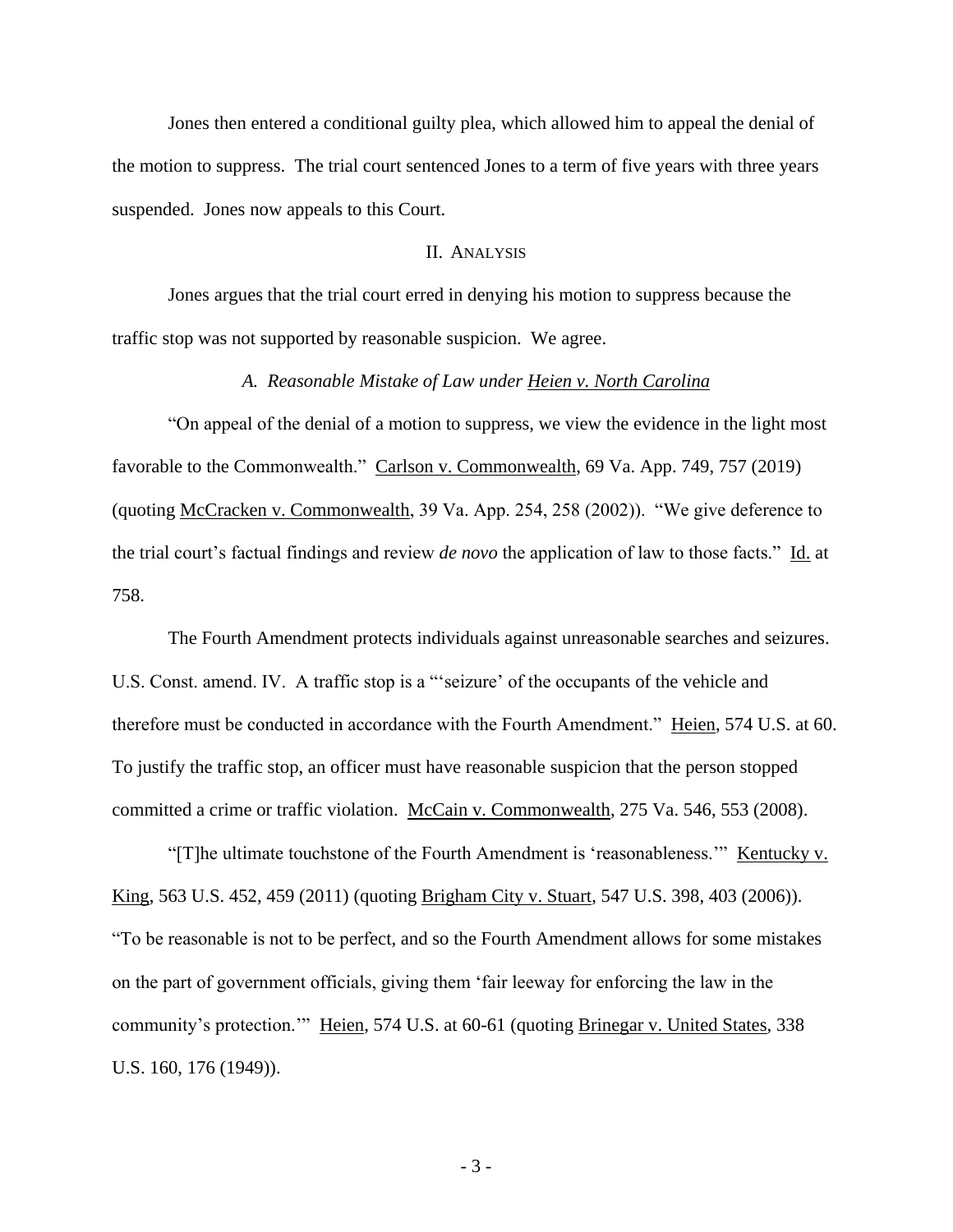The United States Supreme Court has determined that "reasonable suspicion can rest on a mistaken understanding of the scope of a legal prohibition." Id. at 60. But "[t]he Fourth Amendment tolerates only *reasonable* mistakes, and those mistakes—whether of fact or of law—must be *objectively* reasonable. We do not examine the subjective understanding of the particular officer involved." Id. at 66.

The test, then, is whether the seizure is supported by a reasonable mistake of law. "A court tasked with deciding whether an officer's mistake of law can support a seizure thus faces a straightforward question of statutory construction. If the statute is genuinely ambiguous, such that overturning the officer's judgment requires hard interpretive work, then the officer has made a reasonable mistake." Id. at 70 (Kagan, J., concurring).

In Heien, a police officer pulled over a driver for having only one functioning brake light. The North Carolina courts concluded that the relevant statutes required only one working brake light. Id. at 59. The statute referred to "*a* stop lamp,' suggesting the need for only a single working brake light." Id. at 67. But it also referred to "one or more *other* rear lamps," and a separate statute required that vehicles have "all originally equipped rear lamps or the equivalent in good working order," which suggested that if a vehicle had multiple "stop lamp[s]," they must all be functional. Id. at  $68$ . Because of the ambiguity, the Supreme Court held that it was objectively reasonable for the officer to believe that a single faulty brake light was a violation of the law, and thus the stop was justified. Id. at 68.

By contrast, a mistake of law is not reasonable, and will not justify a stop, where the relevant statutes are not ambiguous. See Commonwealth v. Donald, No. 0376-16-2 (Va. Ct. App. Aug. 23, 2016).<sup>2</sup> In Donald, officers detained defendants for jaywalking when

 $\overline{a}$ 

<sup>&</sup>lt;sup>2</sup> "Although not binding precedent, unpublished opinions can be cited and considered for their persuasive value." Otey v. Commonwealth, 61 Va. App. 346, 350 n.3 (2012).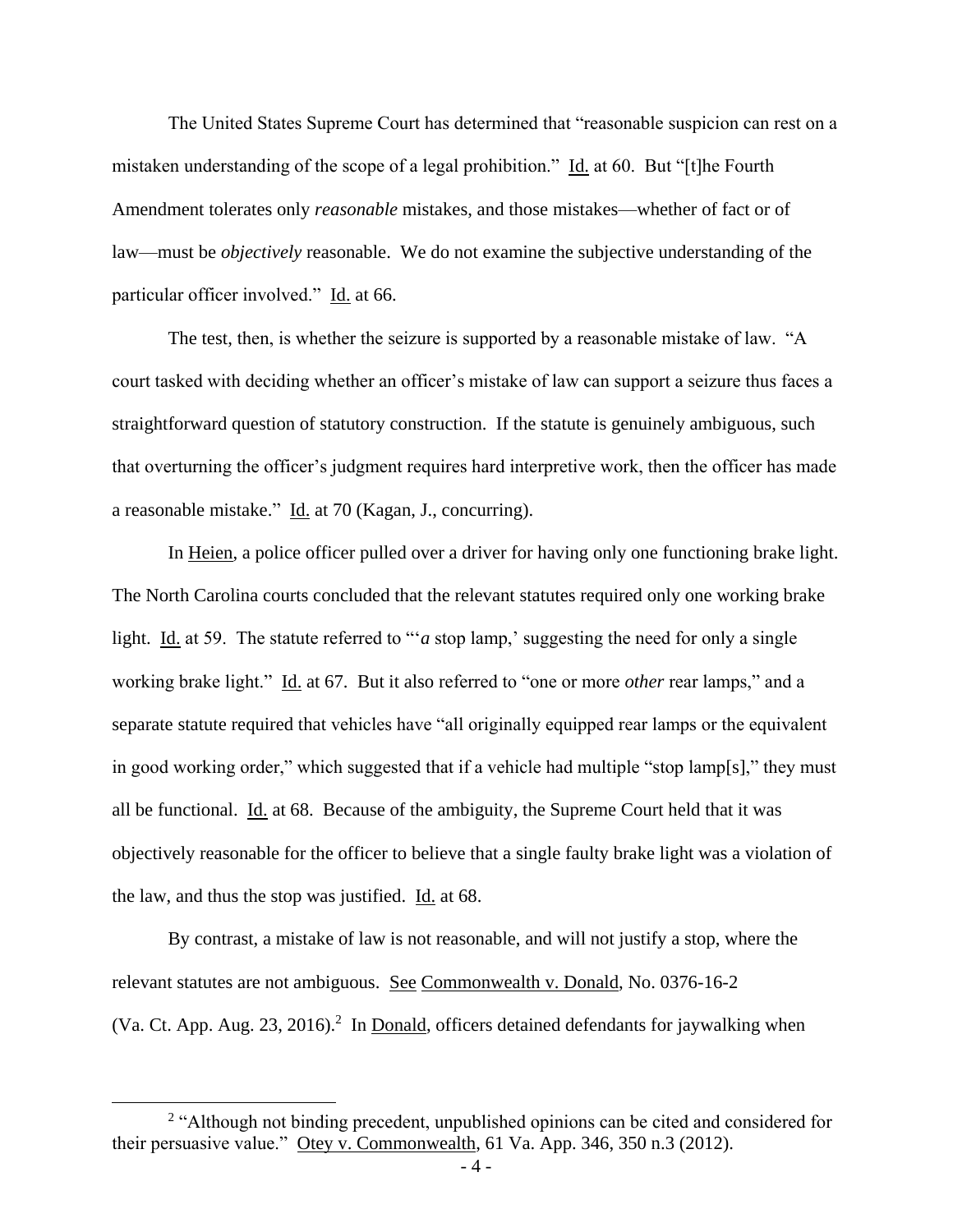they crossed the street where there was no intersection and no crosswalk. Id. at \*2. The nearest intersection was a tenth of a mile away and did not have a crosswalk. The statute was unambiguous and the plain language provided only two ways to violate the statute: "By carelessly or maliciously interfering with the orderly passage of vehicles when crossing a highway, or by failing to cross at an intersection or marked crosswalk where it is possible to do so." Id. at \*6. Consequently, "it was not reasonable for an officer" to make a stop simply because the defendants did not cross at an intersection. Id. at \*7-8.

Here, there is no ambiguity or conflict in the statutes that would justify the officer's mistake of law. Code § 46.2-804, which deals with the laws governing highways laned for traffic, does not contain any language that could be reasonably interpreted to prohibit crossing a single, solid white line. Subsection (5) prohibits crossing "a solid line immediately adjacent to a broken line," without reference to the color of the line, if the vehicle is on the side of the solid line. Subsection (6) prohibits crossing "double traffic lines consisting of two immediately adjacent solid yellow lines." Subsection (7) prohibits crossing "double traffic lines consisting of two immediately adjacent solid white lines."<sup>3</sup> None of these provisions make any reference to a single, solid white line. Nor do the sections refer to a single solid line without reference to color.

The Commonwealth argues that the officer's mistake was reasonable because the statute refers to a "solid line immediately adjacent to a broken line." We disagree. The provisions of the statute are clear and unambiguous and do not mention a single, solid white line. Thus, we hold that the officer's mistake was not a reasonable mistake of law under Heien.

 $\overline{a}$ 

<sup>&</sup>lt;sup>3</sup> Both parties refer to a driver's manual from the Virginia Department of Motor Vehicles. But even that manual simply states that lane changes of the type made by Jones are "discourage[d]." It does not state that crossing a single, solid white line is prohibited by law.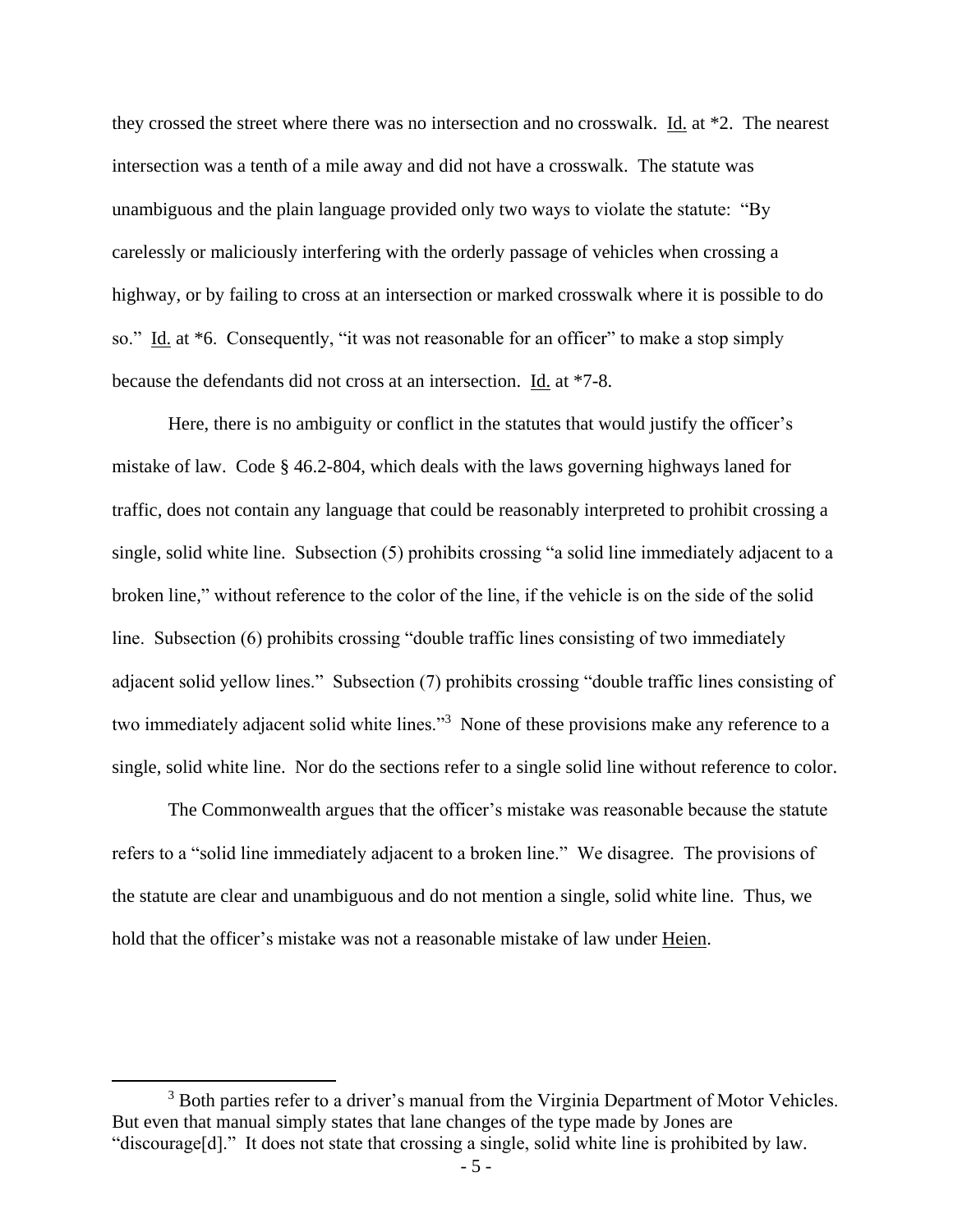#### *B. The Exclusionary Rule*

The trial court relied on Heien to determine that the exclusionary rule did not apply. Under Heien, however, whether there was a reasonable mistake of law "relates to the antecedent question of whether it was reasonable for an officer to suspect that the defendant's conduct was illegal. If so, there was no violation of the Fourth Amendment in the first place." Heien, 574 U.S. at 66. In Heien, the Supreme Court did not address whether the exclusionary rule would have applied because it determined there was no Fourth Amendment violation. Because we conclude that the mistake of law was not reasonable, we must decide whether to apply the exclusionary rule.

The exclusionary rule is "a 'judicially created remedy' . . . whose 'sole purpose is to deter future Fourth Amendment violations,'" Collins v. Commonwealth, 297 Va. 207, 214 (2019) (quoting Davis v. United States, 564 U.S. 229, 236-37 (2011)), by "prevent[ing] evidence obtained in violation of the [F]ourth [A]mendment from being used against an accused," Knight v. Commonwealth, 61 Va. App. 297, 310 (2012) (second and third alteration in original) (quoting Redmond v. Commonwealth, 57 Va. App. 254, 261 (2010)). Because of the great social cost, however, "[e]xclusion of evidence is a last resort rather than the first impulse." Carlson, 69 Va. App. at 759.

"To trigger the exclusionary rule, police conduct must be sufficiently deliberate that exclusion can meaningfully deter it, and sufficiently culpable that such deterrence is worth the price paid by the justice system." Collins, 297 Va. at 215 (quoting Herring v. United States, 555 U.S. 135, 144 (2009)). The exclusionary rule "seeks 'to deter deliberate, reckless, or grossly negligent conduct." Id. The test, then, is "whether a reasonably well trained officer would have known that the search [or seizure] was illegal' in light of 'all of the circumstances.'" Id. (quoting Herring, 555 U.S. at 145).